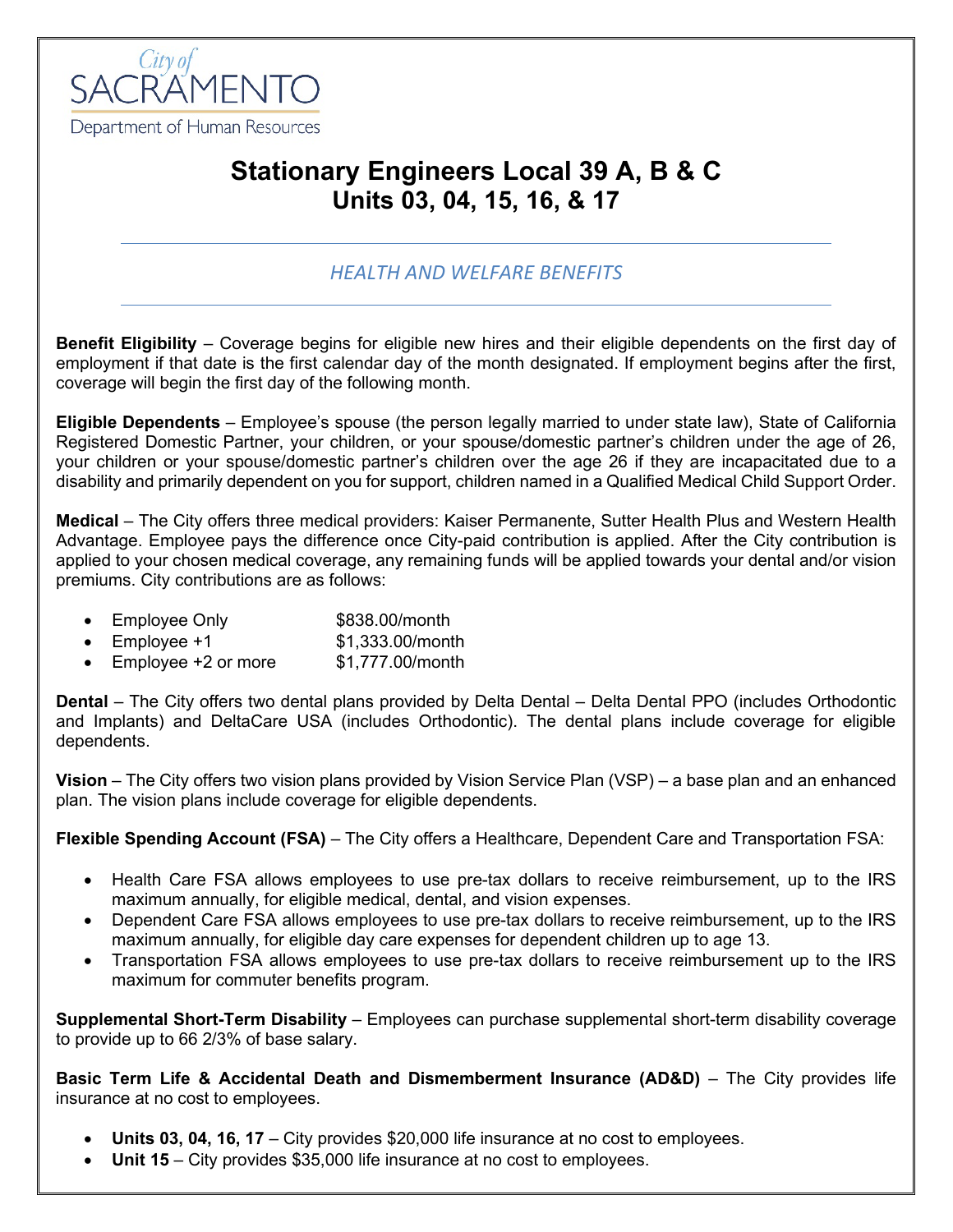**Supplemental Life and AD&D** – Available for employee purchase dependent upon Labor Agreement.

**Dependent Life Insurance** – Employees can purchase \$2,000 or \$5,000 life insurance for a spouse and/or child(ren) up to age 26.

**Workers' Compensation** – Employees are covered by the City's self-insured workers' compensation program.

**Aflac Insurance** – Employees can purchase Accident, Hospital Indemnity, or Critical Illness policies at the City's group rates.

**LegalShield & Identity Theft Protection** – Employees can purchase membership and have access to 24/7 expert legal advice, assistance on legal matters.

**Liberty Mutual Home and Car Insurance** – Employees are offered exclusive group savings and competitive rates.

*RETIREMENT AND DEFERRED COMPENSATION*

**California Public Employees' Retirement System** – The City contracts with the California Public Employees Retirement System (PERS): 2% @ 55 retirement formula for Classic PERS members and 2% @ 62 retirement formula for new enrollees to PERS. For more specific information, refer to the [City's Labor Agreement](http://www.cityofsacramento.org/HR/Divisions/Labor-Relations/Labor-Agreements) for your Unit.

**Social Security and Medicare** – Both the City and the employee contribute 6.2% into Social Security and 1.45% into Medicare.

**401(a) Retirement Plan (Unit 15 Only)** – IRS Section 401(a) Plans shall be available to eligible employees and participation for eligible employees shall be mandatory. City contributes two percent (2%) of salary, employee contributes two percent (2%) of salary.

**Deferred Compensation Plan** – Enrollment in the City sponsored 457 Deferred Compensation Plan administered by Nationwide is voluntary. Contributions and earnings are tax deferred. Employees may enroll or change contributions once a month per IRS regulations. Employees can defer up to the annual amount fixed by the IRS. To allow for flexibility, the plan has loan and hardship withdrawal provisions. The City does not match employee contributions.

## *WORK/LIFE PROGRAMS*

**Employee Assistance Program (EAP)** – EAP is a confidential service available to employees and their family, and is a program designed to help with emotional health issues and everyday challenges. Administered by Mental Health Network, EAP is easy to use and paid for by the City. EAP member services provide a wealth of resources that can help employees lead a healthy, happy, and well-balanced life – including emotional health, wellness, and work and life services for employees and their covered dependents. Employees and each of their family member are eligible for five (5) in-person sessions or telephonic consultations, per issue, per calendar year.

**Transportation** – The City encourages the use of public transportation. Full-time City employees who use Sacramento Regional Transit are eligible to receive eighty percent (80%) City-paid monthly bus passes. Parttime City employees are eligible to receive fifty percent (50%) City-paid monthly bus passes. If using other transportation modes such as Amtrak, the City will reimburse eligible full-time employees eighty percent (80%)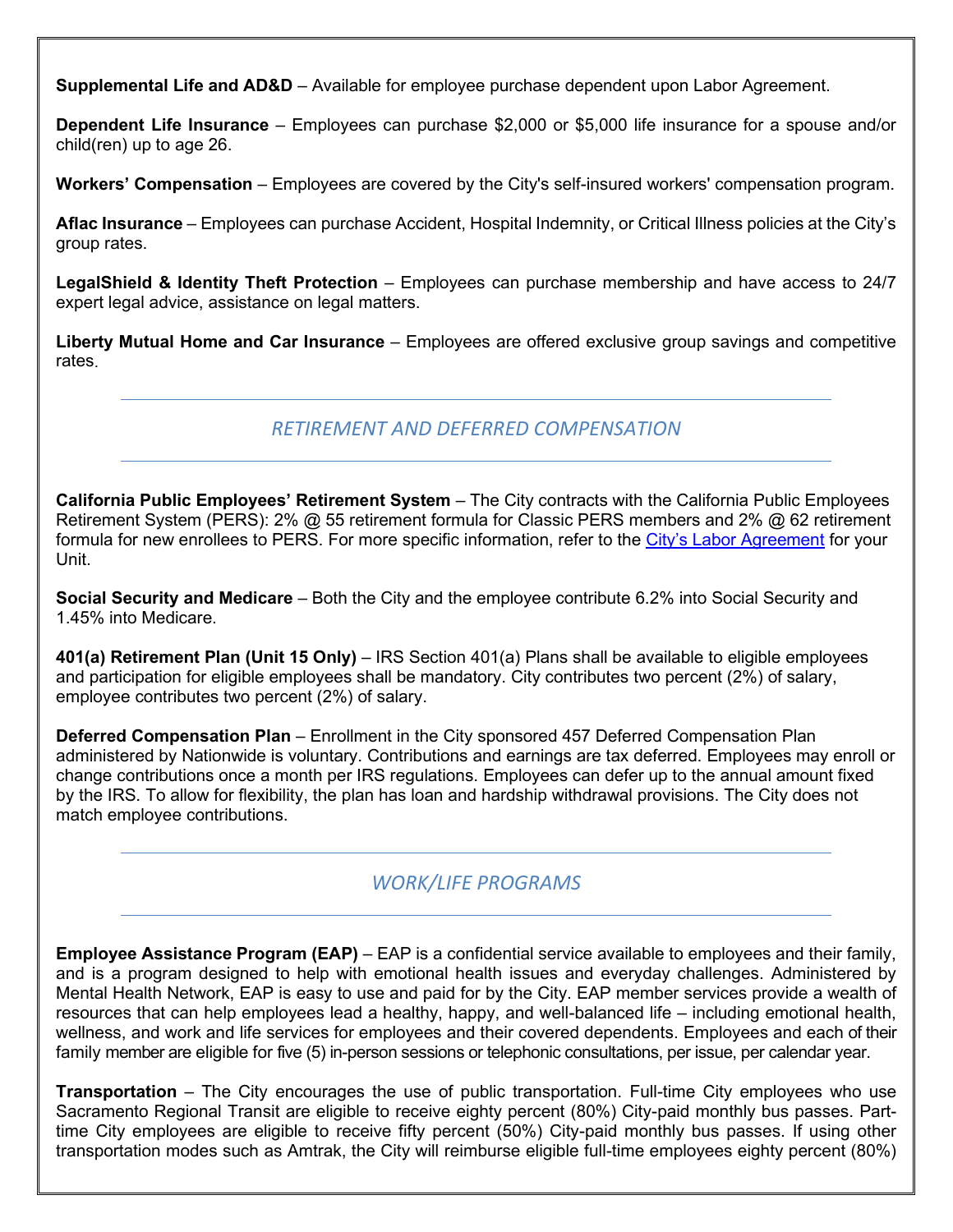of the costs up to a maximum of \$120.00 per month and eligible part-time employees may be reimbursed fifty percent (50%) of the costs up to a maximum of \$120.00 per month.

Eligible full-time City employees who work in the downtown area shall also receive a transportation allowance of \$90.00 per month.

Discount parking will be available to Units 03, 16, 17 & 15 employees on a first-come, first-served basis, for parking spaces in the Memorial Garage at a cost of seventy percent (70%) of the regular Memorial Garage monthly rate.

**Holidays** – The City observes 13 official holidays and 2 floating holidays.

**Vacation** – Employees may accumulate up to a maximum of 480 vacation hours. Vacation accrual rate is based on years of service:

| Years    |                   |
|----------|-------------------|
| Service  | Vacation Earned   |
| $0$ to 5 | 10 days/80 hours  |
| 5 to 15  | 15 days/120 hours |
| $16 +$   | 20 days/160 hours |

**Sick Leave** – City employees accrue sick leave based on the number of regular hours worked. Full-time employees earn 96 hours of sick leave per year. There is no maximum accumulation.

**Personal Time Off (PTO)** – Employees receive the equivalent of twenty-four (24) hours of annual paid PTO after ten (10) years of full-time service.

**State Disability Insurance (SDI)** – Eligible career employees who file for SDI benefits in accordance with applicable State of California rules and procedures may integrate such SDI benefits with their own leave balances.

**Other Leaves** – The City also provides the following paid and unpaid leaves: bereavement leave, Family and Medical Leave (FMLA), California Family Rights Act (CFRA), pregnancy disability, parental leave, jury duty, and military duty leaves.

## *ADDITIONAL INFORMATION*

**Longevity Pay** – Per Section 108 of City of Sacramento Charter, upon completion of twenty (20) years of service, an employee shall receive yearly thereafter a lump sum of \$100 in addition to said employee's regular compensation. Upon completion of twenty-five (25) years of service, an employee shall receive yearly thereafter a lump sum of \$200 in addition to said employee's regular compensation and in addition to the longevity allowance described above, for a total of \$300.

**Miscellaneous Allowances** – Please refer to the current Stationary Engineers, Local 39 (Rep Units 03, 04, 15, 16, & 17) [Labor Agreements](http://www.cityofsacramento.org/HR/Divisions/Labor-Relations/Labor-Agreements) for specific details regarding Certification Pay, Specialist Pay, Incentive Pay, Continuing Education, Tuition Reimbursement, Standby Assignments, Night-Shift Premium Pay (Units 03, 16, 17 & 15 Only), Shift Differential (Unit 04 Only), Call-Back/Call-In Pay (Unit 04 Only), Bilingual Pay (Units 03, 16, & 17 Only), and Technology Allowance (Units 04 &15 Only).

**Uniforms** – The City agrees to provide uniforms for employees who are required to wear uniforms. Please refer to the Labor Agreements for further details and provisions regarding City provided uniforms and uniform allowances.